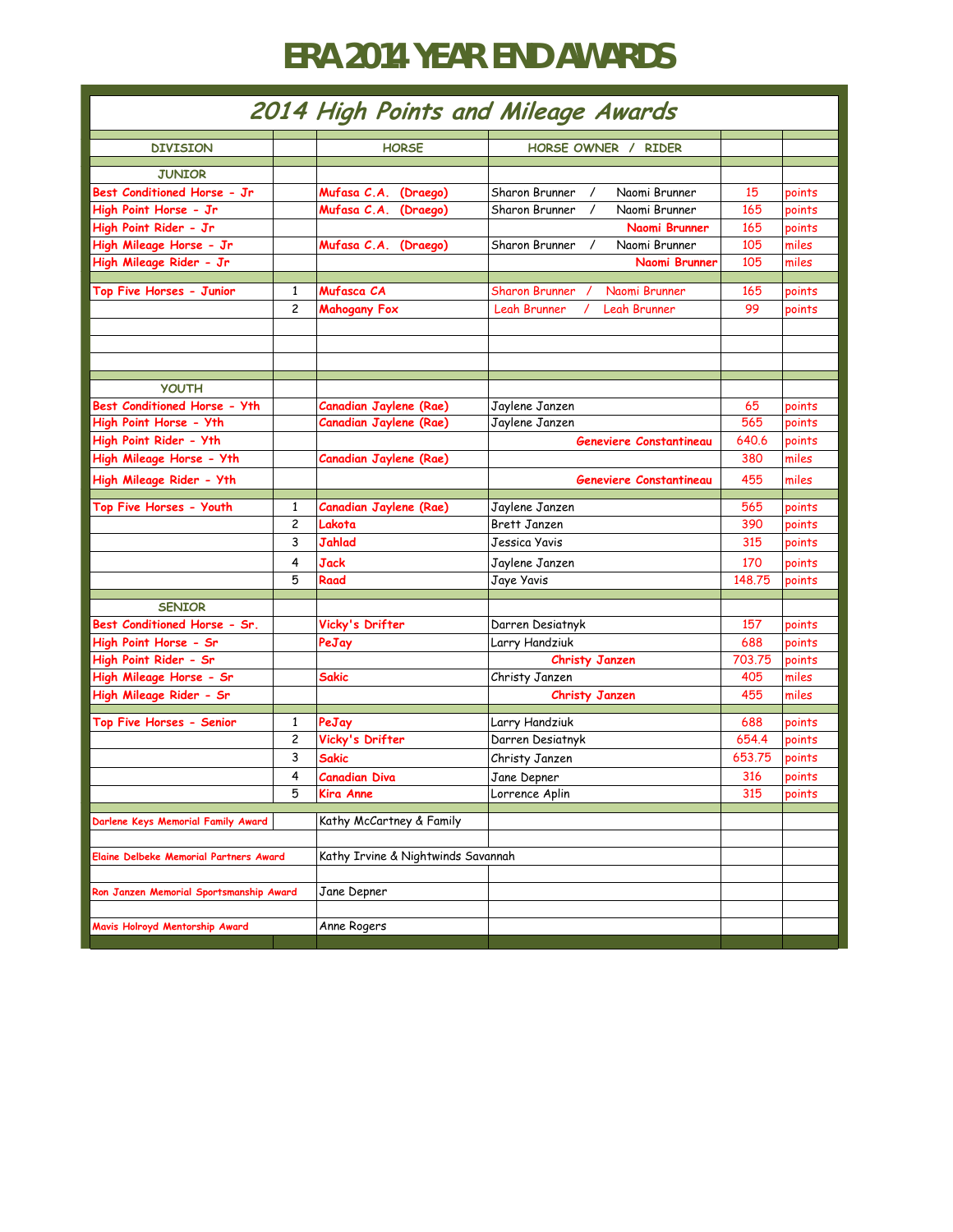## **ERA 2014 YEAR END AWARDS**

## **2014 HORSE LIFETIME MILEAGE AWARDS**

| Horse                             | Owner                                    | Mileage Award                                      |  |
|-----------------------------------|------------------------------------------|----------------------------------------------------|--|
| AD Gangez (Spud)                  | Marlene Vanderwekken                     | 250 plaque & sticker                               |  |
| <b>BCM Anis Solaris</b>           | <b>Aura Pombert</b>                      | 250 plaque & sticker                               |  |
| DA Dr Dre                         | <b>Brianne Brault</b>                    | 250 plaque & sticker                               |  |
| First Firee (Spider)              | Kathy McCartney                          | 250 plaque & sticker                               |  |
| I'll Fly Away                     | <b>Mary Boulware</b>                     | 250 plaque & sticker                               |  |
| Lisa                              | Margie Moore                             | 250 plaque & sticker                               |  |
| Nightwind's Bey Infiniti (Jagger) | Colleen DeVry                            | 250 plaque & sticker                               |  |
| NWA Shy Shamal (Sham)             | Shelly Grauman                           | 250 plaque & sticker                               |  |
| Play It By Heart (Player)         | <b>Jessica Walker</b>                    | 250 plaque & sticker                               |  |
| Samir (Sami)                      | <b>Jay Yavis</b>                         | 250 plaque & sticker                               |  |
| Trigger                           | <b>Meghan Payne</b>                      | 250 plaque & sticker                               |  |
| Zar                               | <b>Arend DeVries</b>                     | 250 plaque & sticker                               |  |
| Silver Dust (Dusty)               | Maggie Huette                            | 250 plaque & sticker / 500 sticker                 |  |
| Canadian Jaylene (Rae)            | Jaylene Janzen                           | 250 plaque & sticker / 500 sticker                 |  |
| Raad                              | Jaye Yavis                               | 250 plaque & sticker / 500 sticker                 |  |
| <b>Bubbles</b>                    | Deanna Spiker                            | 500 sticker                                        |  |
| DSF Susie Q                       | Carol Wadey                              | 500 sticker                                        |  |
| Kira                              | <b>Tanya Kellogg</b>                     | 500 sticker                                        |  |
| Nightwind's Nikeyta               | Colleen DeVry                            | 500 sticker                                        |  |
| Otero                             | Maureen Henri                            | 500 sticker                                        |  |
| Prixmos                           | <b>Angela Bowring</b>                    | 500 sticker                                        |  |
| Skye                              | Robin Dorchester                         | 500 sticker                                        |  |
| IDL Keyoma Bey (Jade)             | Colleen DeVry                            | 500 sticker/ 750 Sticker                           |  |
| <b>Houdini</b>                    | Katlyn Janz                              | 750 sticker                                        |  |
| <b>IBN Mishaal</b>                | <b>Anne Rogers</b>                       | 750 sticker                                        |  |
| Jack<br>KT Cavette (Vienna)       | Jaylene Janzen<br><b>Tracy Desiatnyk</b> | 750 sticker<br>750 sticker                         |  |
| Mufasa C.A. (Drego)               | <b>Sharon Brunner</b>                    | 750 sticker                                        |  |
| <b>Arktik Flame</b>               | Carol Wadey                              | 500/750 sticker/1000 Blanket & sticker             |  |
| DSF Saskatchewan (Chewie)         | Carol Wadey                              | 500/750 sticker/1000 Blanket & sticker             |  |
| Little Joe                        | <b>Roxane Mueller</b>                    | 1000 Blanket & sticker                             |  |
| Lakota                            | <b>Brett Janzen</b>                      | 1000 Blanket & sticker / 1250 sticker              |  |
| Allante                           | <b>Wayne Delebeke</b>                    | 1250 sticker                                       |  |
| Misty's Knight (Kit)              | <b>Jaye Yavis</b>                        | 1500 sticker                                       |  |
| Vicky's Drifter                   | Darren Desiatnyk                         | 1500 sticker                                       |  |
| Bronzeberry Bey (Flint)           | <b>Lisa Rosales</b>                      | 1750 sticker                                       |  |
| JR's Last Chance                  | Mary Anne Dorchester                     | 1750 sticker                                       |  |
| Nightwind's Savannah              | <b>Kathy Irvine</b>                      | 1750 sticker                                       |  |
| Nightwind's Indigo Bey (Indi)     | Colleen DeVry                            | 2250 sticker/ 2500 Sticker                         |  |
| Jahlad                            | <b>Jessica Yavis</b>                     | 2500 sticker                                       |  |
| Samson's Fire                     | Leanna Marchant                          | 2500 sticker / 2750 sticker                        |  |
| Sakic                             | Christy Janzen                           | 2750 sticker/ 3000 Blanket & sticker/ 3250 sticker |  |
| PeJay                             | Larry Handziuk                           | 4000 Blanket & sticker/ 4250 sticker               |  |